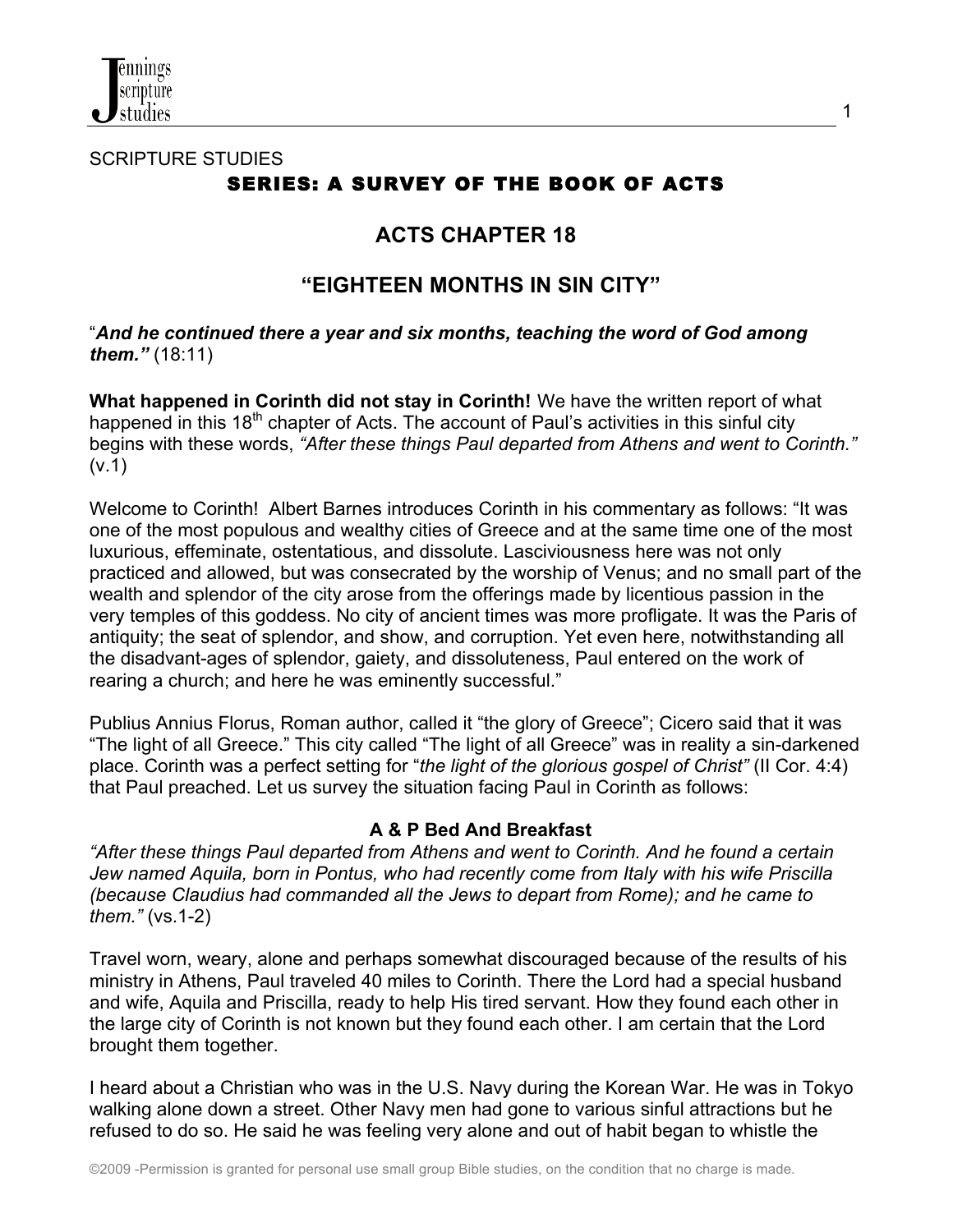chorus "Heavenly Sunshine." In a few minutes an English speaking Japanese man walked up to him, said that he recognized the tune, "Heavenly Sunshine," and introduced himself as a fellow Christian. He invited him to his home where the man and his wife entertained him.

Paul too, needed companions in a strange city. Later he wrote to the Corinthian Christians saying, *"I was with you in weakness, and in fear, and in much trembling."* (I Cor. 2:3) What a help and comfort Aquila and Priscilla must have been to him. An old song that should always be in vogue is "Help Somebody Today."

*Help Somebody Today*

 "Look all around you, Find someone in need. Help somebody today! Do a neighborly deed. Help somebody today!

 Chorus: Help somebody today, Somebody along life's way; Let sorrow be ended, The friendless befriended, O, help somebody today!" - Carrie E. Breck

# **The Tentmaker From Tarsus**

*"So, because he was of the same trade, he stayed with them and worked; for by occupation they were tentmakers*." (v.3)

The three of them, Aquila, Priscilla and Paul entered into a joint commercial venture. They were tentmakers, or leather workers. Most tents were made of dried skins, leather. It was the custom of Jewish parents to teach the son the trade of the father. Paul was born in Tarsus which was famous for the tents made there of goats skin.

Their tent shop may have been in the city's commercial marketplace, the agora. This would have afforded Paul numerous occasions to speak with customers and passers-by of the resurrection of Christ. He worked because he was trying to begin a new work in a new city and did not want to be a financial burden to the small nucleus of believers.

Churches were few, small and far between. They could not support him financially. A servant of the Lord can be a missionary and at the same time make a living by manual labor. There are many "Tent Maker" missionaries in the world today. Some Mission Agencies have special category for those who are willing to go cross culture with the gospel and support themselves by "Tent Making," that is, by being employed. Paul was not above getting his hands dirty and neither was Jesus in the carpenter shop in Nazareth!

# **Not In Our House!**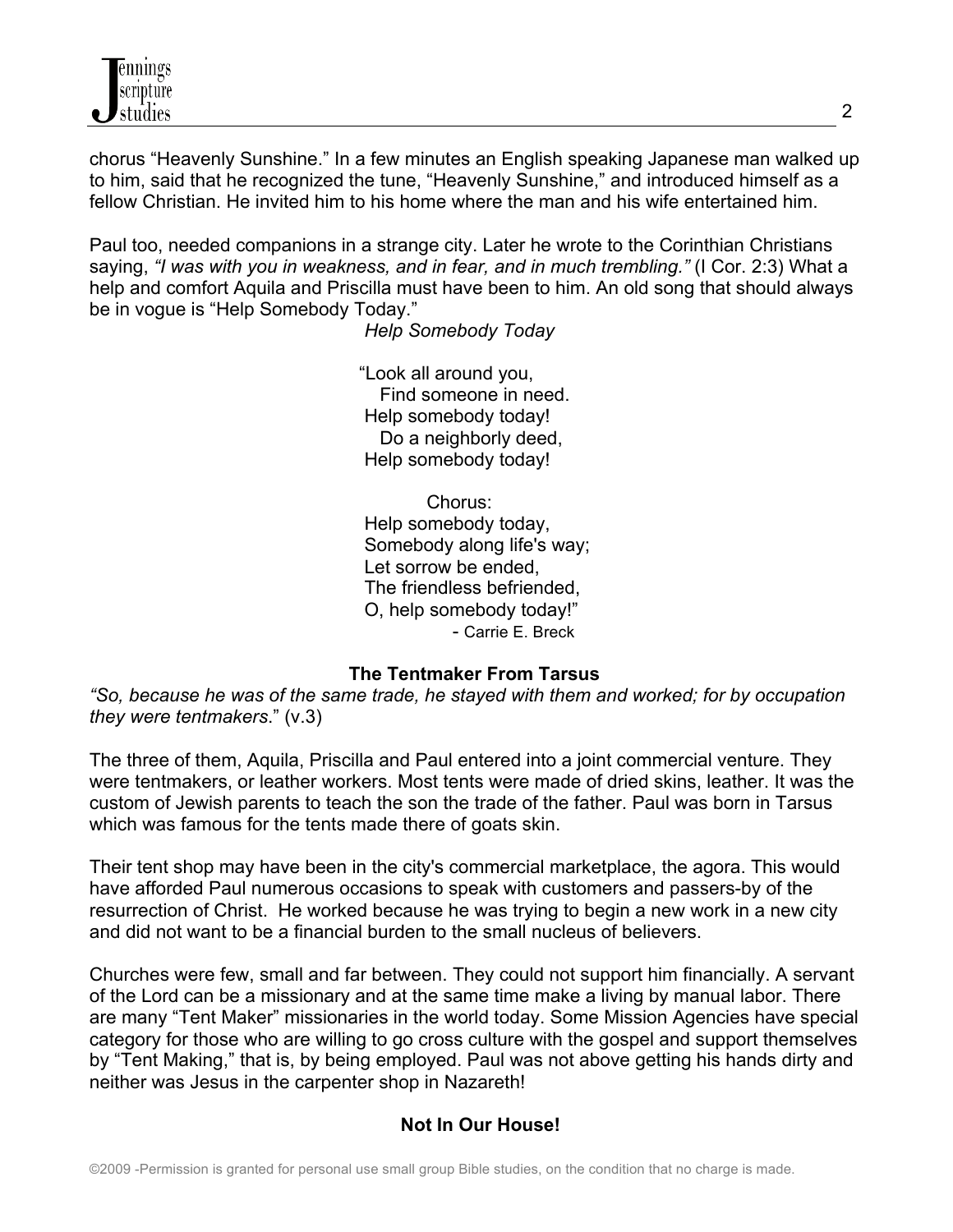*"And he reasoned in the synagogue every Sabbath, and persuaded both Jews and Greeks. When Silas and Timothy had come from Macedonia, Paul was compelled by the Spirit, and testified to the Jews that Jesus is the Christ. But when they opposed him and blasphemed, he shook his garments and said to them, "Your blood be upon your own heads; I am clean. From now on I will go to the Gentiles*."(vs.4-6)

Paul had been practicing the *"To the Jew first*" principle (Romans 1:16) wherever he went. As a result Jewish opposition in the previous cities he visited, Thessalonica and Berea, resulted in him leaving those cities and going to Corinth. Now, the Jews in Corinth rebelled and repelled Paul and his message. Paul preached "*that Jesus is the Christ"* which stirred such deep anger among the Jews that they cursed him, "*blasphemed*" him, right in the synagogue!

Paul seemed to say, "That's it! I've had it with you!" *"Your blood be upon your own heads; I am clean. From now on I will go to the Gentiles*." Meaning, "I'm washing my hands of the entire matter and your judgment is self-determined!" "*From now on I will go to the Gentiles*."

Paul was a Jew and he had been witnessing to both Jews and Gentiles wherever he went. In Acts 13, when a controversy arose over the same issue, we read, "*Then Paul and Barnabas grew bold and said, "It was necessary that the word of God should be spoken to you first; but since you reject it, and judge yourselves unworthy of everlasting life, behold, we turn to the Gentiles. For so the Lord has commanded us: 'I have set you as a light to the Gentiles, that you should be for salvation to the ends of the earth.'"* (Acts 13:46-47)

Wherever Paul went he zeroed in on the local synagogue and began to preach. Some Jews were saved but there was always severe opposition. Their response was the same: "Not in our house!" And they expelled him. Here in Corinth, because of their rebellion, he determines to focus more upon ministry to Gentiles, however, not exclusively, as we shall later see.

# **Hospitality House**

*"And he departed from there and entered the house of a certain man named Justus, one who worshiped God, whose house was next door to the synagogue. Then Crispus, the ruler of the synagogue, believed on the Lord with all his household. And many of the Corinthians, hearing, believed and were baptized."* (vs.7-8)

It seems that Justus provided Paul with some justice! Justus invited Paul to move into his house, which was next door to the synagogue, and continue his ministry there. Think of it: Paul started a church right next to the synagogue! That was a bold move and one that proved a blessing. The ruler of the synagogue and his family were saved as well as many other Corinthians. Paul had no "quit" in him! As the old saying goes, "If at first you don't succeed, try, try again."

**Reassured And Renewed<br>
<sup>"</sup>Now the Lord spoke to Paul in the night by a vision, "Do not be afraid, but speak, and do not** *keep silent; for I am with you, and no one will attack you to hurt you; for I have many people in this city." And he continued there a year and six months, teaching the word of God among them."* (vs.9-11)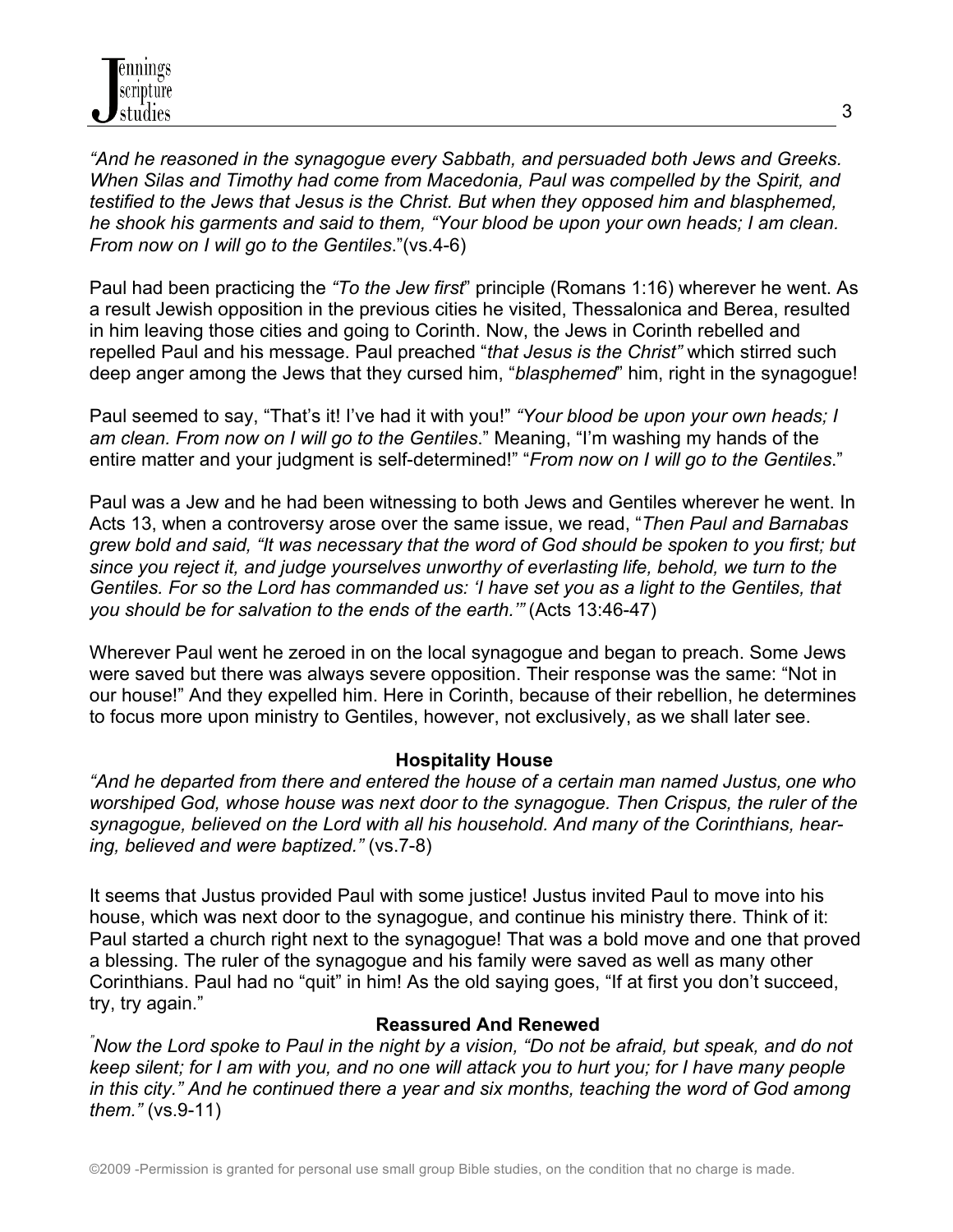Ministry is work. It is taxing physically, mentally, emotionally and spiritually. Moses, in talking to the Lord said, *"Why have You afflicted Your servant ….. that You have laid the burden of all these people on me?"* (Numbers 11:11) Ministry is indeed a burden – but it is also a blessing! However, the body, mind and soul can take only so much. Paul was feeling the strain of the opportunities and responsibilities of ministry in Corinth and it was at that time that the Lord graciously appeared to him in a vision and greatly encouraged him.

The Lord gave him a word of comfort: "*Be not be afraid*"; a word of counsel: "but speak and do not keep silent"; a word of courage: "*I am with you, and no one will attack you to hurt you";* a word about companions: "*I have many people in this city."*

Notice the concluding word in v.11 "*And he continued there a year and six months, teaching the word of God among them."* Paul continued in Corinth with renewed vision and vigor. Often times the place of greatest discouragement becomes the place of greatest encouragement; the place of fierce adversaries can become the place of fast advancement. It worked out that way in Paul's case.

### **No Crime, No Time**

*"When Gallio was proconsul of Achaia, the Jews with one accord rose up against Paul and brought him to the judgment seat, saying, "This fellow persuades men to worship God contrary to the law." And when Paul was about to open his mouth, Gallio said to the Jews, "If it were a matter of wrong doing or wicked crimes, O Jews, there would be reason why I should bear with you. But if it is a question of words and names and your own law, look to it yourselves; for I do not want to be a judge of such matters." And he drove them from the judgment seat. Then all the Greeks took Sosthenes, the ruler of the synagogue, and beat him before the judgment seat. But Gallio took no notice of these things." (vs.12-17)*

There is a cliché: "Do the crime, do the time," meaning, if you commit a crime you will spend time in prison. Paul was dragged before Judge Gallio by outraged Jews and charged with violating Jewish religious law, not Roman civil law which Gallio was responsible to uphold. The judge wisely refused to consent to the demands of the Jews, saying that Paul was not guilty of "*wrong doing or wicked crimes"* and therefore, set him free. No crime, no time!

Gallio saw the whole case as nothing but a quarrel over theology and he was not about to get the Roman government entangled in a religious controversy. The judge, by not assenting to the demands of the rabid Jews and setting Paul free, was saying in essence that preaching the gospel was not illegal. *"So Paul still remained a good while."* (v.18)

### **Back To Antioch**

*Then he took leave of the brethren and sailed for Syria, and Priscilla and Aquila were with him. He had his hair cut off at Cenchrea, for he had taken a vow. And he came to Ephesus, and left them there; but he himself entered the synagogue and reasoned with the Jews. When they asked him to stay a longer time with them, he did not consent, but took leave of them, saying, "I must by all means keep this coming feast in Jerusalem; but I will return again*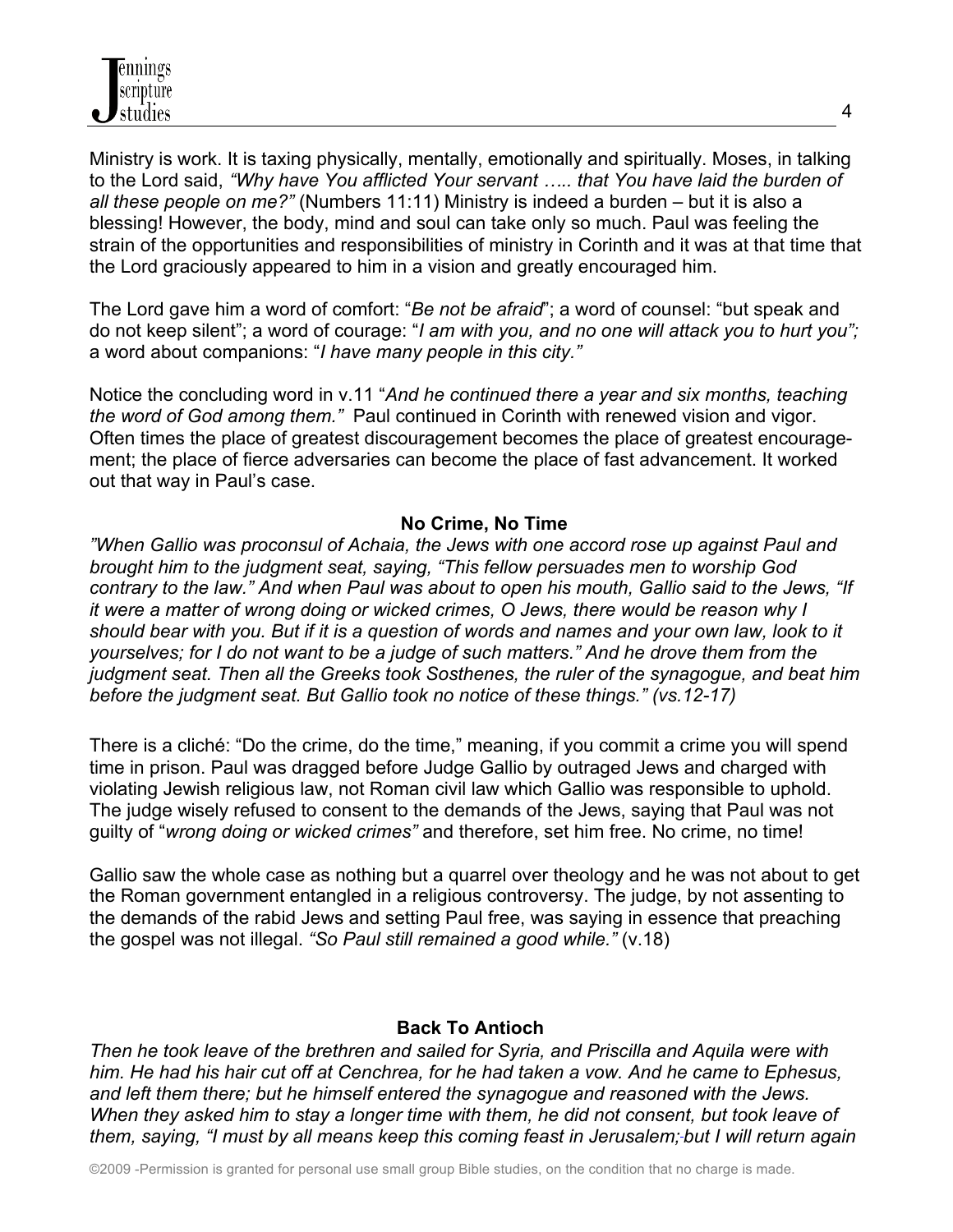*to you, God willing." And he sailed from Ephesus. And when he had landed at Caesarea, and gone up and greeted the church, he went down to Antioch. After he had spent some time there, he departed and went over the region of Galatia and Phrygia in order, strengthening all the disciples."* (vs. 18-23)

After his eighteen months in the sin filled city of Corinth, Paul "*he took leave of the brethren and sailed for Syria …. Cenchrea ….. Ephesus …. Caesarea …. Antioch."* It is interesting that Aquila and Priscilla went with him as far as Ephesus. God has another "encouragement" ministry for them. Paul then went on to Antioch. This was the end of his second missionary tour. And, what a journey it had been!

Missionary pioneers are a special breed of Christian servants. They are the ones who introduce new cities, cultures and countries to the gospel, blazing trails for others to follow in their wake. History records the exploits of many of these noble souls, none more valiant than the Apostle Paul who modeled church planting and churchmanship for all who have come after him.

Although the church in Corinth had many problems, Paul and associates were successful in establishing a sizeable local church there. The two letters that Paul later wrote to the church there contain church problem-solving principles that are not found anywhere else in the New Testament and are an invaluable source of instructions for churches today.

### **Meet Apollos**

*"Now a certain Jew named Apollos, born at Alexandria, an eloquent man and mighty in the Scriptures, came to Ephesus. This man had been instructed in the way of the Lord; and being fervent in spirit, he spoke and taught accurately the things of the Lord, though he knew only the baptism of John. So he began to speak boldly in the synagogue. When Aquila and Priscilla heard him, they took him aside and explained to him the way of God more accurately. And when he desired to cross to Achaia, the brethren wrote, exhorting the disciples to receive him; and when he arrived, he greatly helped those who had believed through grace; for he vigorously refuted the Jews publicly, showing from the Scriptures that Jesus is the Christ."* (vs.18-28)

Chapter 18 of the Book of Acts ends with the reader being introduced to an exemplary evangelist named Apollos. Dr. Luke records that he was an orator, a powerful preacher, fired up by the Holy Spirit, not lazy or ashamed of the Gospel. But with all these good qualities he was not theologically correct for "*he knew only the baptism of John."* 

There is another commendable quality about him: he could take correction graciously which revealed his humility. When Aquila and Priscilla heard him speak, they detected his theological error and they took him aside, gently informing him of his mistake and set him straight. Apollos' message was not inaccurate, it was incomplete. Aquila and Priscilla brought him up to date and Apollos accepted this constructive criticism, continuing on to become an even more effective witness for the Lord.

### **Summation**